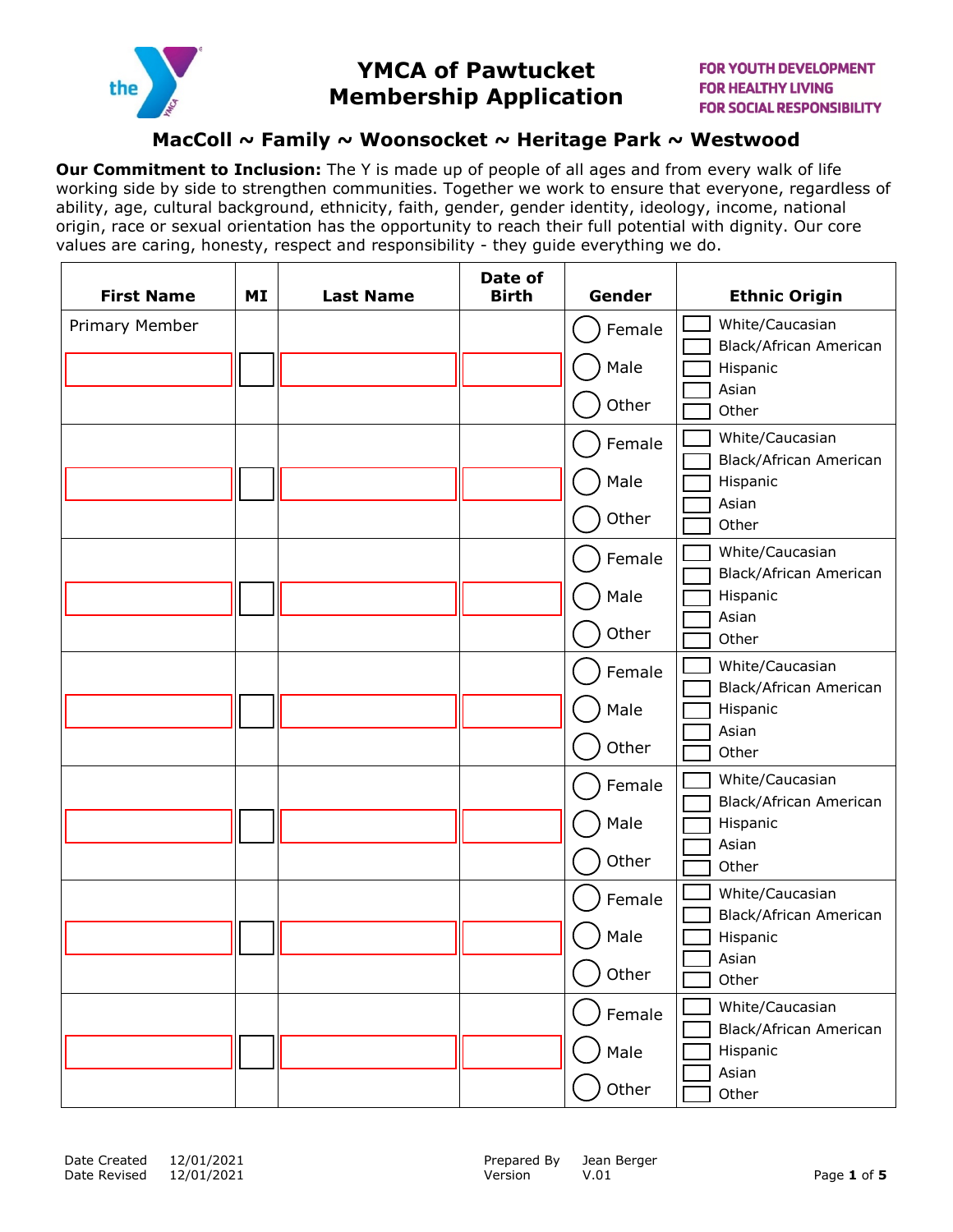| Address                       | City                 | <b>State</b>                   | Zip |
|-------------------------------|----------------------|--------------------------------|-----|
|                               |                      |                                |     |
| Home Phone                    | Cell Phone           | <b>Work Phone</b>              |     |
|                               |                      |                                |     |
| Home Email                    | <b>Employer Name</b> |                                |     |
|                               |                      |                                |     |
| <b>Emergency Contact Name</b> |                      | <b>Emergency Contact Phone</b> |     |
|                               |                      |                                |     |

How did you hear about the YMCA?

**Bank Draft membership is a continuous membership plan.** I understand that this membership will remain in effect for as long as I retain the membership card(s) issued and until I submit a cancellation request **30 days prior to the date** on which I would like my membership to end. It is my complete understanding that if I wish to terminate my membership on or after the  $1<sup>st</sup>$  of the month one more monthly payment will be withdrawn from my account before my membership is considered terminated.

**All changes require a 30-day written notice.** This includes but is not limited to changes in membership type (upgrading or downgrading), bank information or payment method (bank draft to annual payment).

Should my bank, for any reason, not honor any membership draft, I realize that I am still responsible for that payment. I understand that the draft will occur **on or about the 1st of the month** and that the draft covers membership dues for that month. The YMCA of Pawtucket, Inc. may, at their discretion, adjust the monthly rate applicable to my category of membership. I understand that I will receive at least 30 Days written notice prior to any such change.

### **CONDITIONS OF MEMBERSHIP**

I hereby give permission for the Pawtucket YMCA, Inc to use, without limitation or obligation, photographs, film, footage or tape recording which may include the applicant(s) image or voice for purposes of promoting or interpreting YMCA programs.

#### **The YMCA conducts regular sex offender screenings on all members, participants, and guests. If a sex offender match occurs, the YMCA reserves the right to cancel membership, end program participation, and remove visitation access.**

**Member Health**: The applicant(s) represents that he/she is in physically sound condition and understands that participation in group exercise and other exercise, weight training, recreational sports, and use of pools, spas, saunas, steam rooms and fitness equipment, is a risk and takes full responsibility for any such injury or illness that may result from these activities.

**Member Conduct and right to Use the Facility**: The applicant(s) agrees to abide by all policies and procedures of the Pawtucket YMCA Inc. and its affiliated branches; and understands that failure to act in accordance with these rules may result in expulsion from the Pawtucket YMCA and revocation of the membership.

**Property Loss:** The applicant(s) understands that the Pawtucket YMCA Inc. is not responsible for any personal property lost, damaged, or stolen while using the YMCA facilities, including parking lots, or participation in YMCA programs.

**Lost and found**: Will be kept for two weeks and then donated to a local charity

**Insurance**: The applicant(s) understands that the Pawtucket YMCA Inc. does not provide any accident or health insurance for its members or participants and further understands it is the applicant's responsibility to provide such coverage.

| Date Created 12/01/2021 |         | Prepared By Jean Berger |             |
|-------------------------|---------|-------------------------|-------------|
| Date Revised 12/01/2021 | Version | V.01                    | Page 2 of 5 |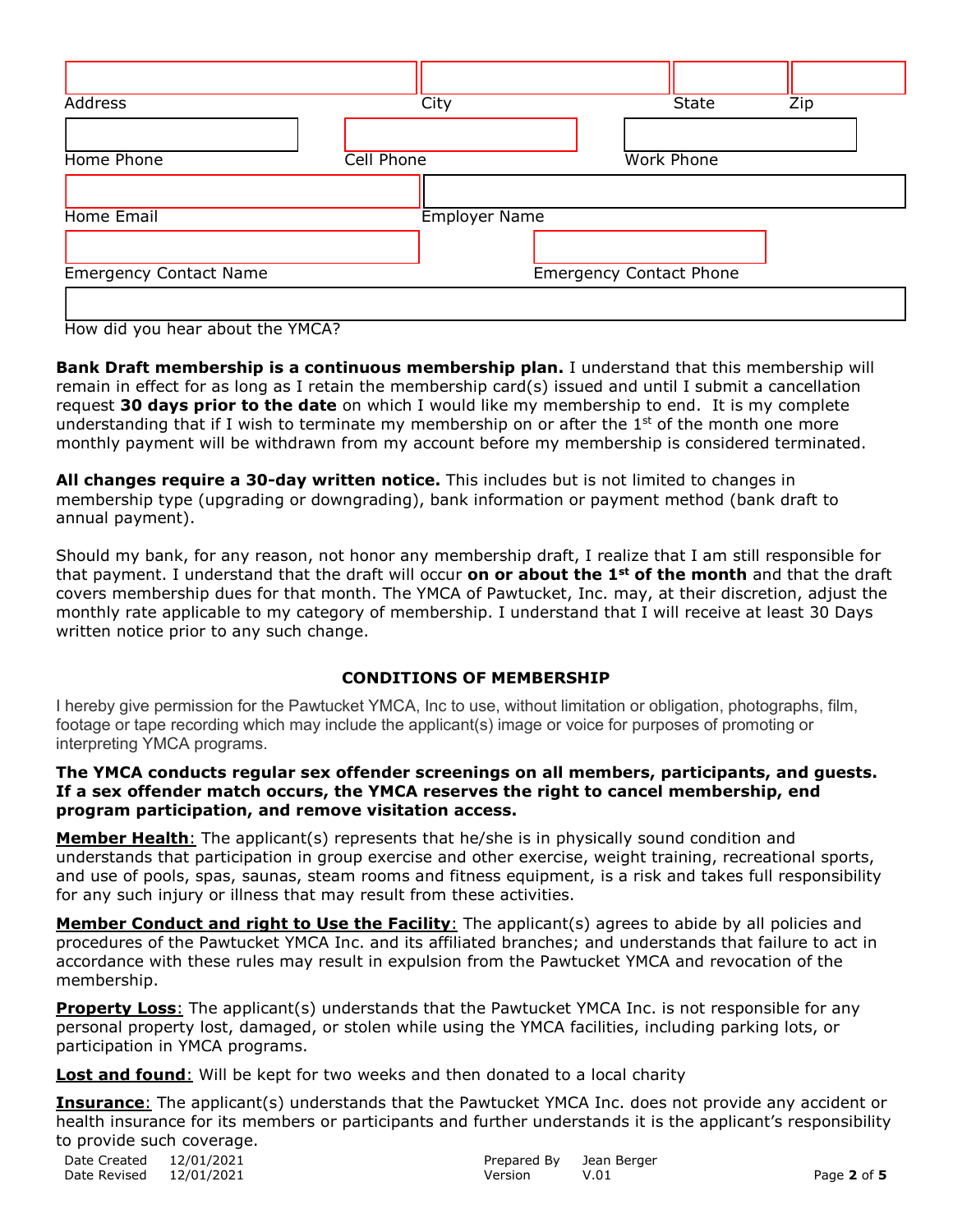**Medical Treatment**: The applicant(s) gives permission for YMCA staff or volunteers to provide emergency medical treatment, and to be transported to an emergency center for treatment. Also, the applicant(s) consents to medical treatment deemed immediately necessary or advisable by a physician.

**YMCA Financial Assistance**: The YMCA of Pawtucket, Inc. welcomes people of all socio-economic backgrounds. The YMCA makes every effort to ensure that no person, will be denied access to programs because of financial hardship

**Outside Pools At MacColl:** Are NOT included in the membership, there is an additional fee to use them. Please see Member Service Desk for details.

**Privacy Policy**: The Y has a privacy policy which will advise you about our quidelines concerning the use of your personal information, including the reasonable efforts we make to protect your personal information in accordance with these guidelines, and about what choices you have concerning our use of such information. Please read this policy carefully which is posted on our website: ymcapawtucket.org

I have read and agree to the conditions of membership as indicated on both pages of the membership application.

Member Signature rember bignature<br>(parent / guardian if under 18 years) Date

**Liability Waive and Release:** *This is a release of legal rights – read and understand before signing.*  In exchange for the YMCA allowing me, and if applicable, my spouse and my dependents to enter the YMCA for any purpose including but not limited to observation, or use of facilities, or equipment, or participation in any program affiliated with the YMCA, I, the undersigned, understand and expressly acknowledge that I, and if applicable, my spouse and dependents, release the YMCA of Pawtucket its employees, officers, directors, trustees, agents, members, volunteers or guests (hereafter referred to as "releases") from any and all action, debts, expenses (including attorney fees) and claims of negligence on account of, or in any way growing out of, directly or indirectly, all known or unknown injuries to the person(s) or property, or resulting death of the undersigned, whether caused by negligence of releases or otherwise while the undersigned, is in, upon, or about the premises or any facilities or equipment therein or participating in any program affiliated with the YMCA of Pawtucket.

| Member Signature | <b>Date</b> |
|------------------|-------------|

| <b>Office Use Only</b> |                 |                            |                |                              |
|------------------------|-----------------|----------------------------|----------------|------------------------------|
| Date Received          |                 | <b>Staff Initial</b>       | Date Processed | <b>Staff Initial</b>         |
|                        |                 | Youth/Teen                 |                | Young Adult                  |
| Unit Number            | Membership Type | Adult<br>1 Adult Household | Couple         | Program<br>2 Adult Household |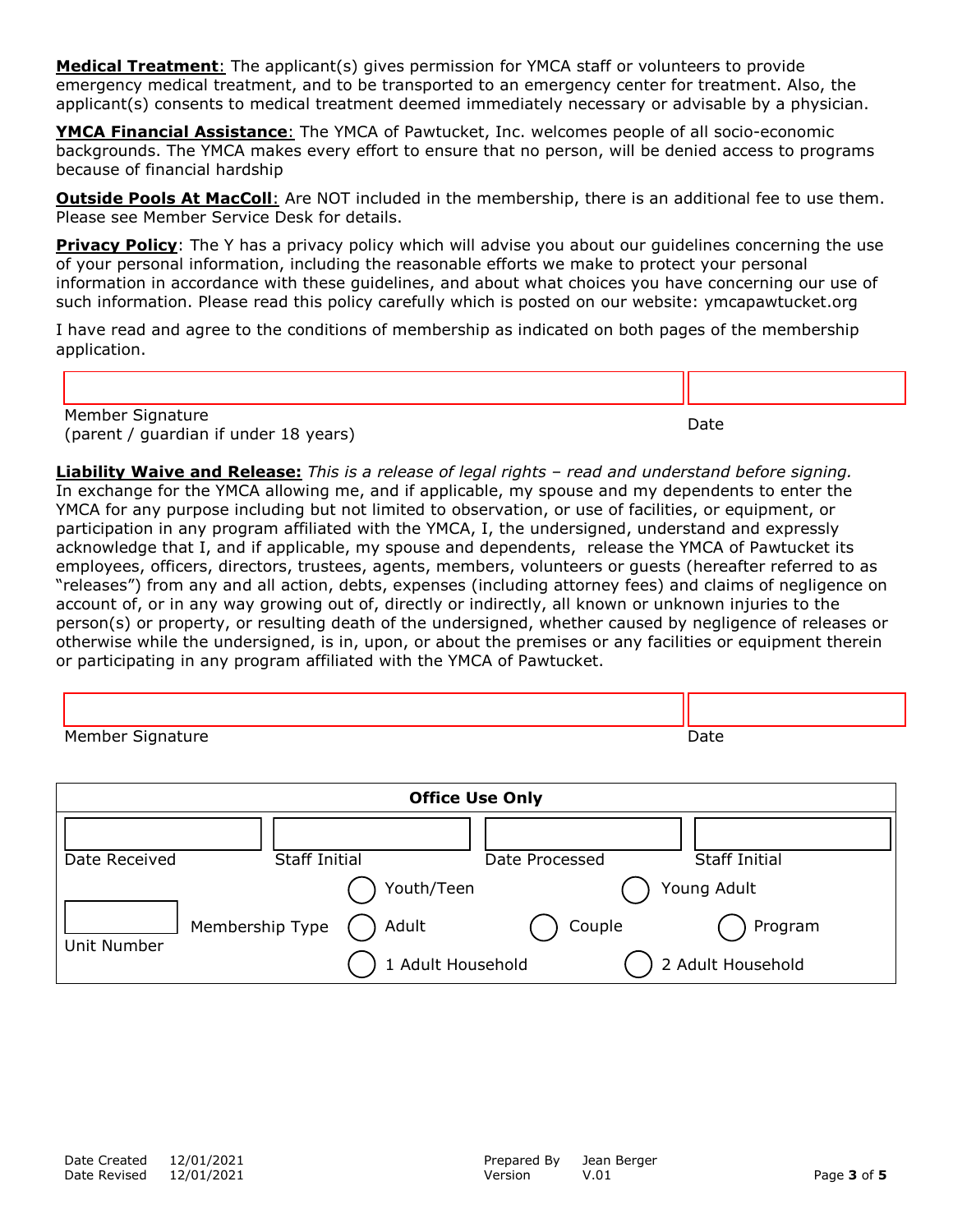## **Payment Agreement**

I / We agree to pay the monthly fee on the 1st or 15th of each month. I / We understand the full month fee is due whether or not we participate in any programs.

- **Please note**
- $\triangleright$  I understand that this membership will remain in effect for as long as I retain the membership card(s) issued and until I submit a cancellation request 30 days prior to the date on which I would like my membership to end. It is my complete understanding that if I wish to terminate my membership on or after the 1st of the month one more monthly payment will be withdrawn from my account before my membership is considered terminated.
- $\triangleright$  I / We understand that membership fees may increase with 30 days written notice.
- $\triangleright$  I / We understand there are NO REFUNDS for membership fees prior to a 30-day written notice.

### **Express Payment Plan Options**

I / We wish to participate in one of the Express Payment Plans (choose one)

### **Option I**

| Please Check One<br>American Express      | MasterCard<br>Discover<br>Visa          |
|-------------------------------------------|-----------------------------------------|
|                                           |                                         |
| <b>Account Number</b>                     | Name on Account (as it appears on card) |
|                                           |                                         |
| Expiration date                           | CSC Code (3 digits on back of card)     |
| <b>OR</b>                                 |                                         |
| <b>Option II</b>                          |                                         |
| Checking Account<br>Please Check One      | Savings Account                         |
|                                           |                                         |
| <b>Bank Name</b>                          | Name on Account                         |
|                                           |                                         |
| Routing / Transit Number (9 Digits)       | Account Number (7-10 Digits)            |
|                                           |                                         |
| <b>Express Payment Plan Authorization</b> |                                         |

| Authorized Signature | )ate |
|----------------------|------|